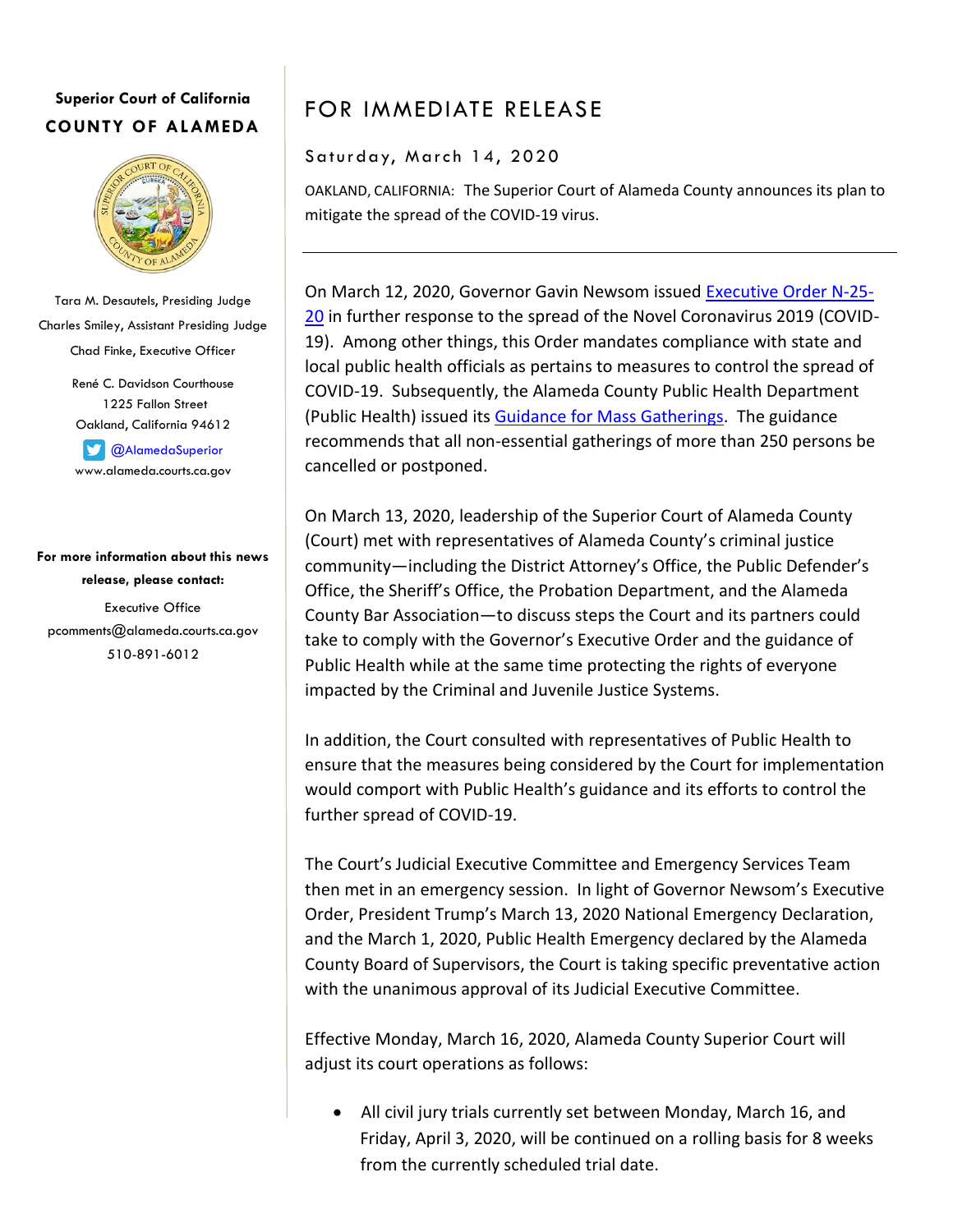- All unlawful detainer mandatory settlement conferences for jury trials and jury trials currently set between Monday, March 16, and Friday, April 3, 2020 will be continued on a rolling basis for 3 weeks from the currently scheduled trial date.
- All time-waived misdemeanor jury trials currently set between Monday, March 16, and Friday, April 3, 2020, will be continued on a rolling basis for 8 weeks from the currently scheduled trial date.
- All time-waived felony out-of-custody jury trials currently set between Monday, March 16, and Friday, April 3, 2020, will be continued on a rolling basis for 8 weeks from the currently scheduled trial date.
- All traffic "preset" hearings currently set between Monday, March 23, and Friday, April 3, 2020, will be continued on a rolling basis for 60 days from the currently scheduled hearing date.
- All time-waived traffic trials currently set between Monday, March 23, and Friday, April 3, 2020, will be continued on a rolling basis for 60 days from the currently scheduled trial date.
- Starting Monday, March 16, 2020, all traffic "walk in" appearances will be suspended through Friday, April 3, 2020. Parties in traffic matters may telephone the Clerk's Office to schedule a "preset" arraignment date. Any other citation appearance dates set during this period, or failures to appear, will be automatically extended to a date after April 3; parties will be noticed.
- New citation appearance dates in traffic matters will be set 6 months from the date listed on the citation. Any requests to address matters that require immediate attention, including requests to lift DMV driver's license holds, may be mailed to the Court and will be addressed remotely where possible.
- Family law bench officers will exercise their discretion in continuing non-emergency Request for Order hearings and Status Conferences currently set between Monday, March 16, and April 3, 2020.
- Family Court Services will suspend its Day-of-Court Mediation services, effective Monday, March 16, 2020, but will schedule telephonic mediation opportunities for litigants.
- The Court's Self-Help Centers will be closed for walk-in appointments, and all in-person Self-Help clinics will be suspended, effective Monday, March 16, 2020. A limited number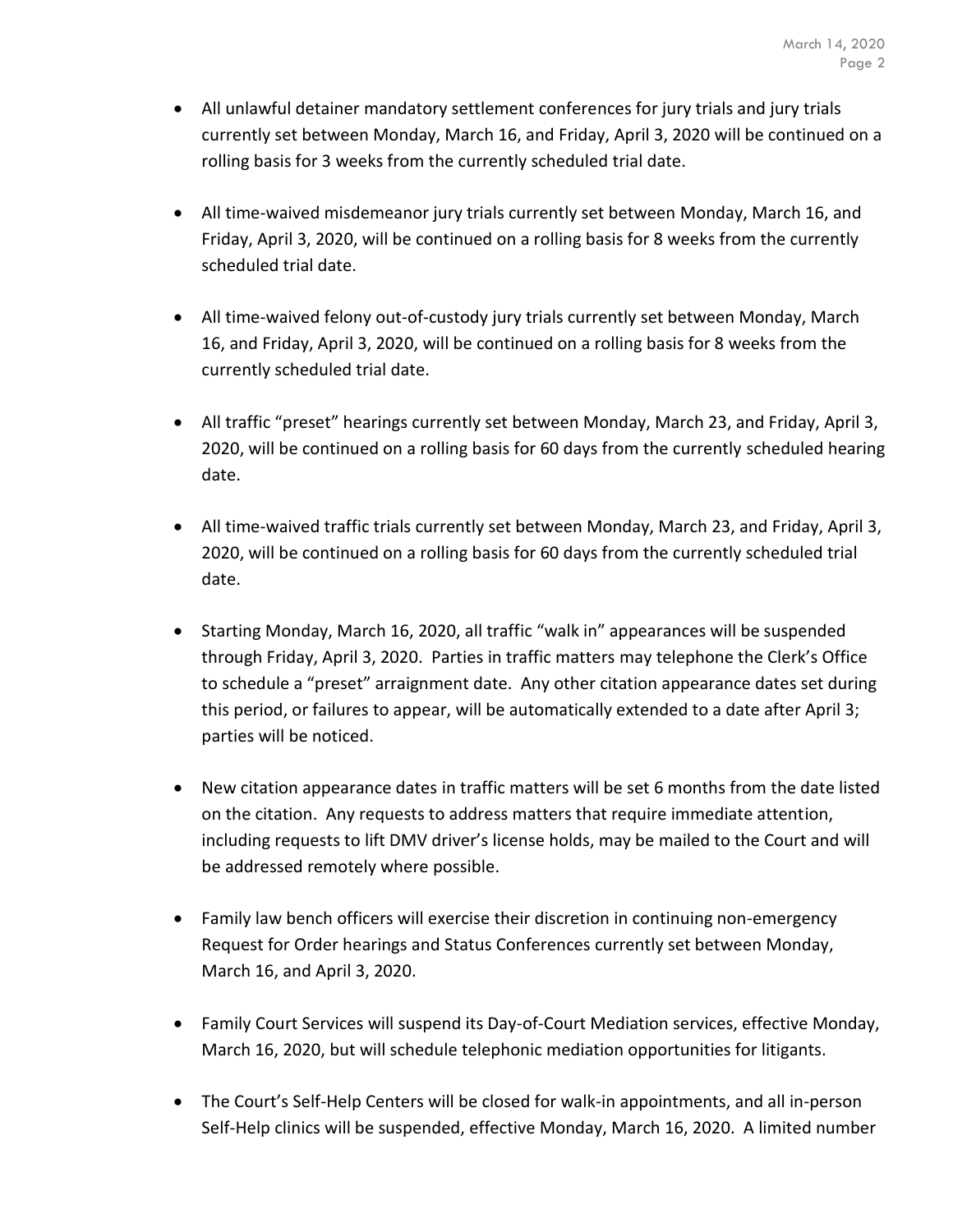of Self-Help staff will be available in the Clerk's Office at the Hayward Hall of Justice to assist litigants who are directed to Self-Help by judicial officers.

 The Court will extend its Self-Help telephone hours to 1:00 p.m. to 4:30 p.m., Monday through Thursday, and will work to implement additional opportunities for the public to interact with Self-Help staff via live chat and remote video connection appointments Monday through Thursday mornings.

No-time-waiver criminal matters, restraining order hearings, emergency family law Requests for Order, and other case or calendar types and hearings not specifically listed above will continue to be heard as Court resources and health directives permit, but with the following modifications:

- Attorneys and litigants are strongly encouraged to file documents through **Fax Filing** (Civil, Probate, and Family) or **E-Filing** (Criminal and Juvenile).
- Attorneys and litigants are strongly encouraged to make court appearances telephonically or through CourtCall in all case types. For telephonic appearances, please refer to the Court's [judicial directory](http://www.alameda.courts.ca.gov/Resources/Documents/2020%20Judicial%20Directory%20and%20Assignments%20-%20Effective%20Mar%2013,%202020.pdf) and contact the department that your hearing is scheduled in. For CourtCall, please call (888) 882-6878.
- Subject to judicial discretion, the Court will liberally grant hearing continuances upon request and will be reducing calendar sizes and stagger the calling of different calendar types to minimize health and safety concerns.
- The Court will only summon jurors to a courthouse for "essential" trials as required by law. In those circumstances, jury panel sizes will be reduced, and trial calls will be staggered to reduce group sizes.
- The Court will continue to grant COVID-19 related deferrals. Prospective jurors may make such requests on-line through [this link,](https://ejuror.alameda.courts.ca.gov/agilejury/) by calling the Jury Office at 510-891-6031 [press Option #1], or by emailing [jury@alameda.courts.ca.gov.](mailto:jury@alameda.courts.ca.gov)
- Trials currently underway will continue as scheduled. However, sworn jurors may be asked to take health-appropriate measures such as sitting outside the jury box to encourage appropriate social distancing.
- The Court asks that, when entering a courtroom or jury assembly room, members of the public should keep at least one vacant seat between themselves and the next unfamiliar person.
- The Court further asks that members of the public allow space while waiting in lines, and that they not crowd elevators or other confined spaces. Court visitors may be asked to wait in hallways or outside courtrooms and courthouses to minimize gathering sizes in